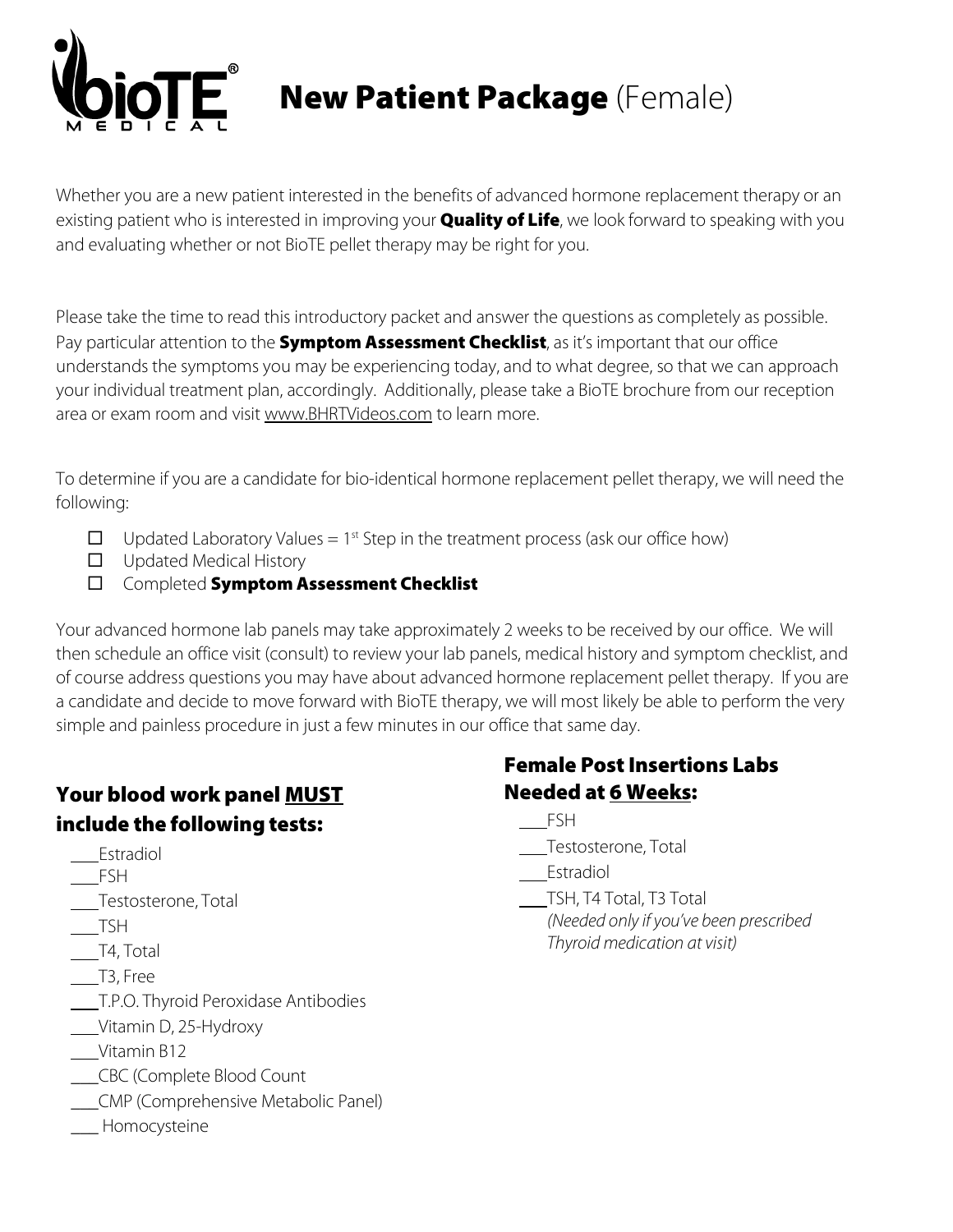## Female Patient Questionnaire & History

| Name: Name:                                                                                                                                                                                                                          |         |          |                                                                                                                                                                                                                               |
|--------------------------------------------------------------------------------------------------------------------------------------------------------------------------------------------------------------------------------------|---------|----------|-------------------------------------------------------------------------------------------------------------------------------------------------------------------------------------------------------------------------------|
| (Last)                                                                                                                                                                                                                               | (First) | (Middle) |                                                                                                                                                                                                                               |
|                                                                                                                                                                                                                                      |         |          |                                                                                                                                                                                                                               |
| Home Address: <u>The Community of the Community of the Community of the Community of the Community of the Community of the Community of the Community of the Community of the Community of the Community of the Community of the</u> |         |          |                                                                                                                                                                                                                               |
|                                                                                                                                                                                                                                      |         |          |                                                                                                                                                                                                                               |
|                                                                                                                                                                                                                                      |         |          |                                                                                                                                                                                                                               |
|                                                                                                                                                                                                                                      |         |          |                                                                                                                                                                                                                               |
|                                                                                                                                                                                                                                      |         |          |                                                                                                                                                                                                                               |
|                                                                                                                                                                                                                                      |         |          |                                                                                                                                                                                                                               |
|                                                                                                                                                                                                                                      |         |          | Primary Care Physician's Name: 1988. [19] Phone: 2010 Phone: 2010 Phone: 2010 Phone: 2010 Phone: 2010 Phone: 2010 Phone: 2010 Phone: 2010 Phone: 2010 Phone: 2010 Phone: 2010 Phone: 2010 Phone: 2010 Phone: 2010 Phone: 2010 |
|                                                                                                                                                                                                                                      |         |          |                                                                                                                                                                                                                               |
| Address                                                                                                                                                                                                                              |         | City     | State<br>Zip                                                                                                                                                                                                                  |
| Marital Status (check one): ( ) Married ( ) Divorced ( ) Widow ( ) Living with Partner                                                                                                                                               |         |          | ( ) Single                                                                                                                                                                                                                    |

In the event we cannot contact you by the mean's you've provided above, we would like to know if we have permission to speak to your spouse or significant other about your treatment. By giving the information below you are **giving us permission** to speak with your spouse or significant other about your treatment.

|  | Relation to Patient: ________________________Employer: ________________________Primary Insurance: __________________ |  |
|--|----------------------------------------------------------------------------------------------------------------------|--|
|  |                                                                                                                      |  |
|  |                                                                                                                      |  |
|  | <b>Social History:</b> ( ) I smoke cigarettes/cigars/vape ( ) I am sexually active ( ) I have completed my family    |  |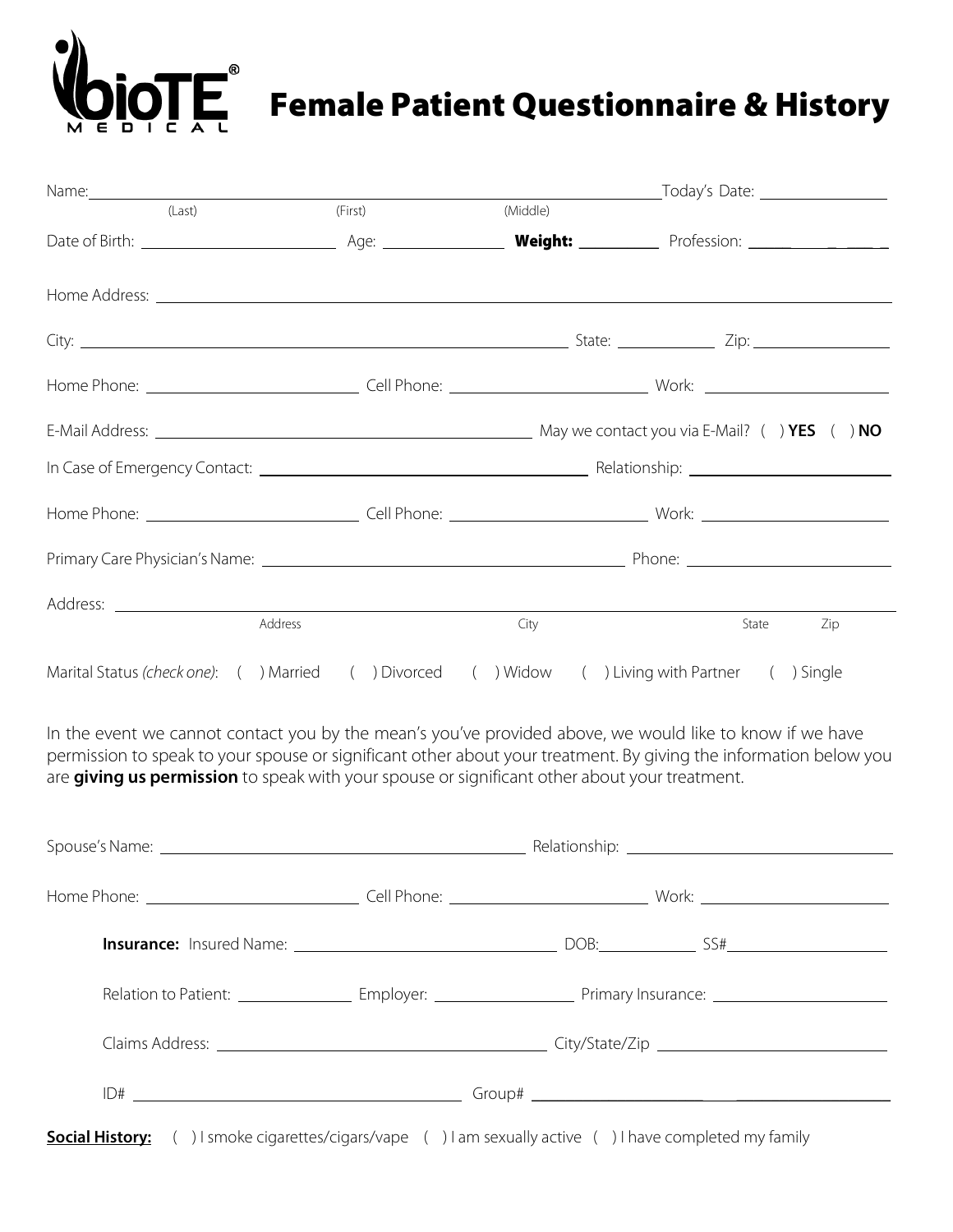

| Have you ever had any issues with anesthesia? $($ ) Yes $($ ) No                                                                                                                                                                                                                                                                                                                                                                                             |                                                                                                                                                                                                                                                                                                                                                                                                                                                                                                                                                                                |
|--------------------------------------------------------------------------------------------------------------------------------------------------------------------------------------------------------------------------------------------------------------------------------------------------------------------------------------------------------------------------------------------------------------------------------------------------------------|--------------------------------------------------------------------------------------------------------------------------------------------------------------------------------------------------------------------------------------------------------------------------------------------------------------------------------------------------------------------------------------------------------------------------------------------------------------------------------------------------------------------------------------------------------------------------------|
|                                                                                                                                                                                                                                                                                                                                                                                                                                                              |                                                                                                                                                                                                                                                                                                                                                                                                                                                                                                                                                                                |
|                                                                                                                                                                                                                                                                                                                                                                                                                                                              |                                                                                                                                                                                                                                                                                                                                                                                                                                                                                                                                                                                |
|                                                                                                                                                                                                                                                                                                                                                                                                                                                              |                                                                                                                                                                                                                                                                                                                                                                                                                                                                                                                                                                                |
|                                                                                                                                                                                                                                                                                                                                                                                                                                                              |                                                                                                                                                                                                                                                                                                                                                                                                                                                                                                                                                                                |
|                                                                                                                                                                                                                                                                                                                                                                                                                                                              |                                                                                                                                                                                                                                                                                                                                                                                                                                                                                                                                                                                |
|                                                                                                                                                                                                                                                                                                                                                                                                                                                              |                                                                                                                                                                                                                                                                                                                                                                                                                                                                                                                                                                                |
| Other Pertinent Information: Law and the contract of the contract of the contract of the contract of the contract of the contract of the contract of the contract of the contract of the contract of the contract of the contr                                                                                                                                                                                                                               |                                                                                                                                                                                                                                                                                                                                                                                                                                                                                                                                                                                |
| Was it normal? () Yes () No<br>Date of last Mammogram: ______________<br>Was it normal? () Yes () No<br>Do you have a history of:<br>( ) Breast Cancer<br>() Uterine Cancer<br>( ) Ovarian Cancer<br>) None of Above<br>Have you had:<br>) Hysterectomy with removal of ovaries.<br>) Hysterectomy (removal of uterus only)<br>) Oophorectomy (Removal of Ovaries only)<br><b>Birth Control Method:</b><br>) Menopause<br>) Hysterectomy<br>) Tubal Ligation | Please mark any <b>Medical Illnesses:</b><br>) High blood pressure<br>) High cholesterol.<br>) Uterine Fibroids<br>) Polycystic Ovarian Syndrome (PCOS)<br>) Stroke and/or heart attack.<br>) Heart Bypass/Heart Disease<br>) Blood clot and/or a pulmonary emboli<br>) Arrhythmia/Irregular Heartbeat<br>() Any form of Hepatitis or HIV<br>) Lupus or other Autoimmune disease<br>) Fibromyalgia<br>) Chronic liver disease (hepatitis, fatty liver, cirrhosis)<br>) Seizure Disorder/Epilepsy<br>) Chronic Kidney Disease<br>) Diabetes<br>) Thyroid disease<br>) Arthritis |
| ) Birth Control Pills<br>) Vasectomy                                                                                                                                                                                                                                                                                                                                                                                                                         | ) Depression/anxiety<br>& Year                                                                                                                                                                                                                                                                                                                                                                                                                                                                                                                                                 |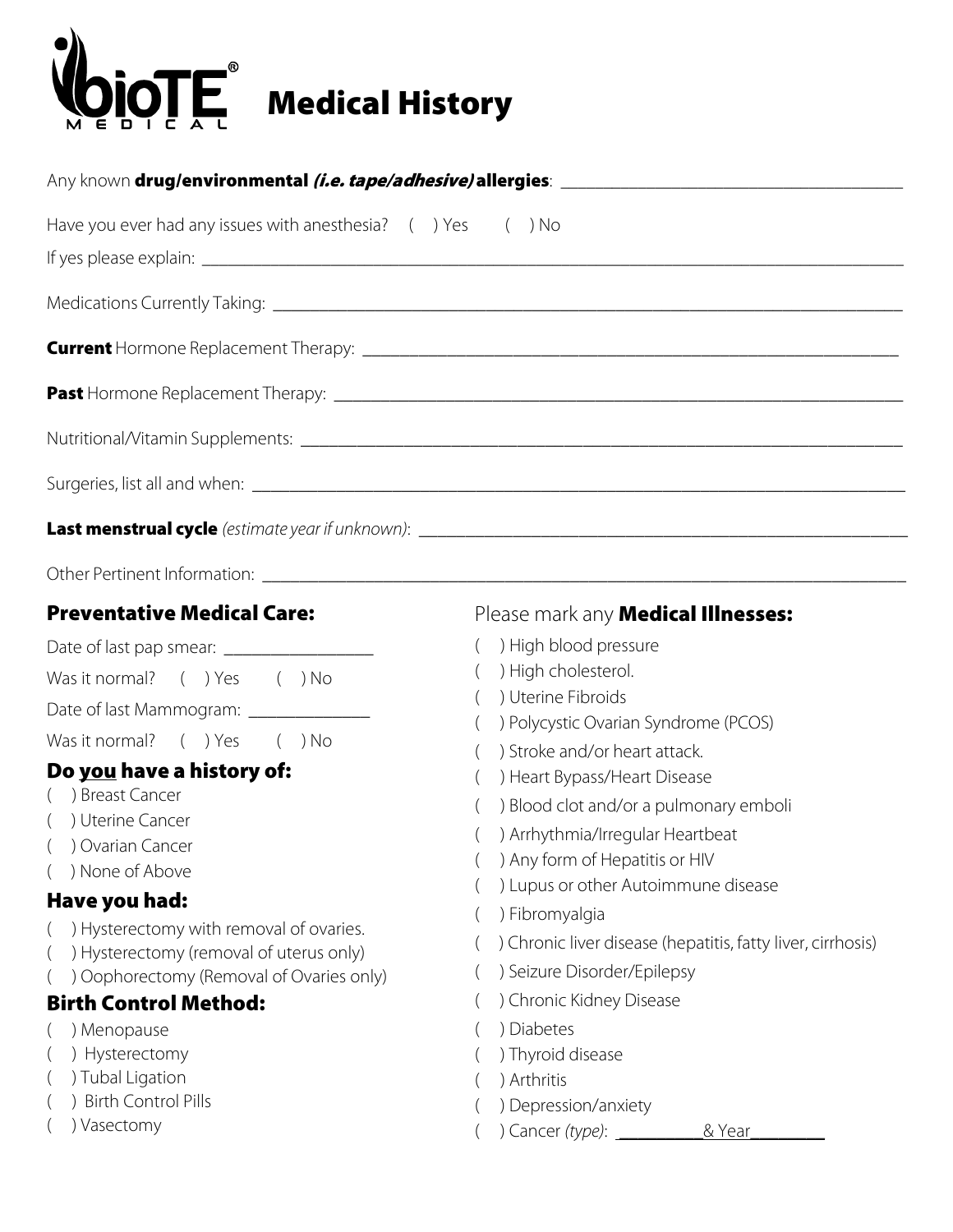## Female Testosterone and/or Estradiol Pellet Insertion Consent Form

(Last) (First) (Middle)

Name: Today's Date:

Pellets are bioidentical, structurally equivalent to the hormones your body naturally produces. Estrogen and testosterone are made in your ovaries and adrenal glands. Even prior to menopause, testosterone levels start to decrease. Bio-identical hormones have the same effects on your body as your own naturally occurring hormones did when you were producing them at adequate levels. Bio-identical hormone pellets are plant derived and are FDA monitored but not FDA approved for female hormone replacement. The pellet method of hormone replacement has been used in Europe and Canada for many years and by select practitioners in the United States.

Patients who are pre-menopausal are advised to **continue reliable birth control** while participating in pellet hormone replacement therapy. Testosterone is category X (could cause birth defects based on human/animal studies) and should not be given to pregnant women.

| My birth control method is: (please circle) |       |           |                |           |       |
|---------------------------------------------|-------|-----------|----------------|-----------|-------|
| Abstinence Birth control pill Hysterectomy  | - IUD | Menopause | Tubal ligation | Vasectomy | Other |

CONSENT FOR TREATMENT: I consent to the insertion of testosterone and/or estradiol pellets in my hip/abdomen. I have been informed that I may experience any of the complications to this procedure as described below. Surgical risks are the same as for any minor medical procedure and are included in the list of overall risks: Bleeding, bruising, swelling, infection and pain; extrusion of pellets; hyper sexuality (overactive Libido); lack of effect (from lack of absorption); breast tenderness and swelling; increase in hair growth on the face; acne; water retention; increased growth of estrogen dependent tumors (endometrial cancer, breast cancer); birth defects in babies exposed to testosterone during their gestation; change in voice (which is reversible); clitoral enlargement (which is reversible). The estradiol dosage that I may receive can aggravate fibroids or polyps, if they exist, and can cause bleeding. Testosterone therapy may increase one's hemoglobin and hematocrit. This elevation can be seen with a blood test. Thus, a complete blood count should be done at least annually. This condition can be reversed simply by donating blood periodically.

BENEFITS OF TESTOSTERONE PELLETS INCLUDE: Increased libido, energy, and sense of well-being. Increased muscle mass and strength and stamina. Decreased frequency and severity of migraine headaches. Decrease in mood swings, anxiety and irritability. Decreased visceral fat. Decrease in risk or severity of diabetes. Decreased risk of heart disease. Decreased risk of Alzheimer's and dementia

BENEFITS OF ESTRADIOL PELLETS INCLUDE: Decreased vaginal dryness. Increased skin elasticity. Decreased hot flashes, mood swings, depression, anxiety, and headaches caused by hormone fluctuations. Increase and maintenance of bone density. May prevent atherosclerosis (hardening and narrowing of the blood vessels) and complications associated with coronary artery disease. Decrease risk of Alzheimer's and dementia (neuroprotection).

I have read and understand the above. I have been encouraged and have had the opportunity to ask any questions regarding pellet therapy. All of my questions have been answered to my satisfaction. I further acknowledge that there may be risks of testosterone and or estrogen therapy that we do not yet know, at this time, and that the risks and benefits of this treatment have been explained to me and I have been informed that I may experience complications, including one or more of those listed above. I accept these risks and benefits and I consent to the insertion of hormone pellets under my skin. This consent is ongoing for this and **all future pellet insertions.** 

I understand that payment is due in full at the time of service. I also understand that it is my responsibility to submit a claim to my insurance company for possible reimbursement. I have been advised that most insurance companies do not consider pellet therapy to be a covered benefit and my insurance company may not reimburse me, depending on my coverage. I acknowledge that my provider has no contracts with any insurance company and is not contractually obligated to pre-certify treatment with my insurance company or answer letters of appeal.

\_\_\_\_\_\_\_\_\_\_\_\_\_\_\_\_\_\_\_\_\_\_\_\_\_\_\_\_\_\_\_\_\_\_\_\_ \_\_\_\_\_\_\_\_\_\_\_\_\_\_\_\_\_\_\_\_\_\_\_\_\_\_\_\_\_\_\_\_\_\_\_\_\_\_\_\_\_\_\_\_ \_\_\_\_\_\_\_\_\_\_\_\_\_\_\_\_\_\_\_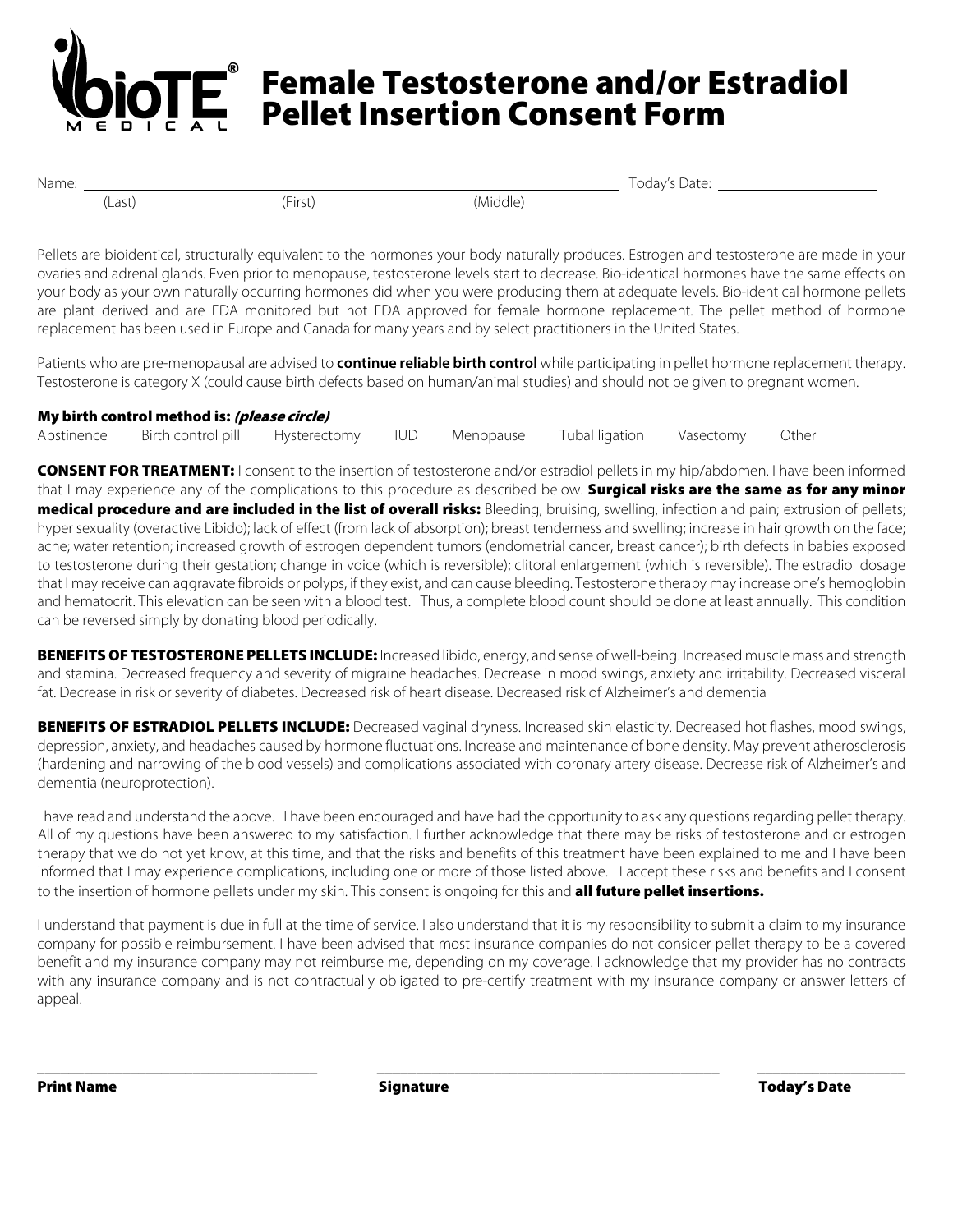

| , ו |  |
|-----|--|
|     |  |

| Please mark any Symptoms:           | <b>NEVER</b>               | MILD           | <b>MODERATE</b>          | <b>SEVERE</b> |
|-------------------------------------|----------------------------|----------------|--------------------------|---------------|
| <b>Fatigue</b>                      | $\mathcal{E}$              | (<br>$\lambda$ | ( )                      | $\big)$       |
| <b>Memory Loss / Confusion</b>      | $\lambda$<br>$\mathcal{L}$ | €              | $\rightarrow$            | $\rightarrow$ |
| <b>Decreased Sex Drive / Libido</b> | $\mathcal{E}$              |                | $\overline{\phantom{a}}$ | $\rightarrow$ |
| <b>Sleep Problems</b>               | $\mathcal{E}$              |                | ( )                      | $($ )         |
| <b>Mood Changes / Irritability</b>  |                            |                | $\rightarrow$            | $\rightarrow$ |
| <b>Weight Gain</b>                  | $\lambda$<br>(             |                | $($ )                    | $\rightarrow$ |
| <b>Vaginal Dryness</b>              | $\mathcal{E}$              |                | $($ )                    | $\rightarrow$ |
| <b>Hot Flashes / Night Sweats</b>   |                            |                | ( )                      | $\rightarrow$ |
| <b>Cold All The Time</b>            | $\mathcal{E}$              |                | ( )                      | $\rightarrow$ |
| <b>Joint Pain</b>                   |                            |                |                          |               |

#### Please mark any Family History:

|                            | YES         | NO |
|----------------------------|-------------|----|
| <b>Heart Disease</b>       | $( )$ $( )$ |    |
| <b>Diabetes</b>            | $( )$ $( )$ |    |
| <b>Osteoporosis</b>        | $( )$ $( )$ |    |
| <b>Alzheimer's Disease</b> | $( )$ $( )$ |    |
| <b>Breast Cancer</b>       | $( )$ $( )$ |    |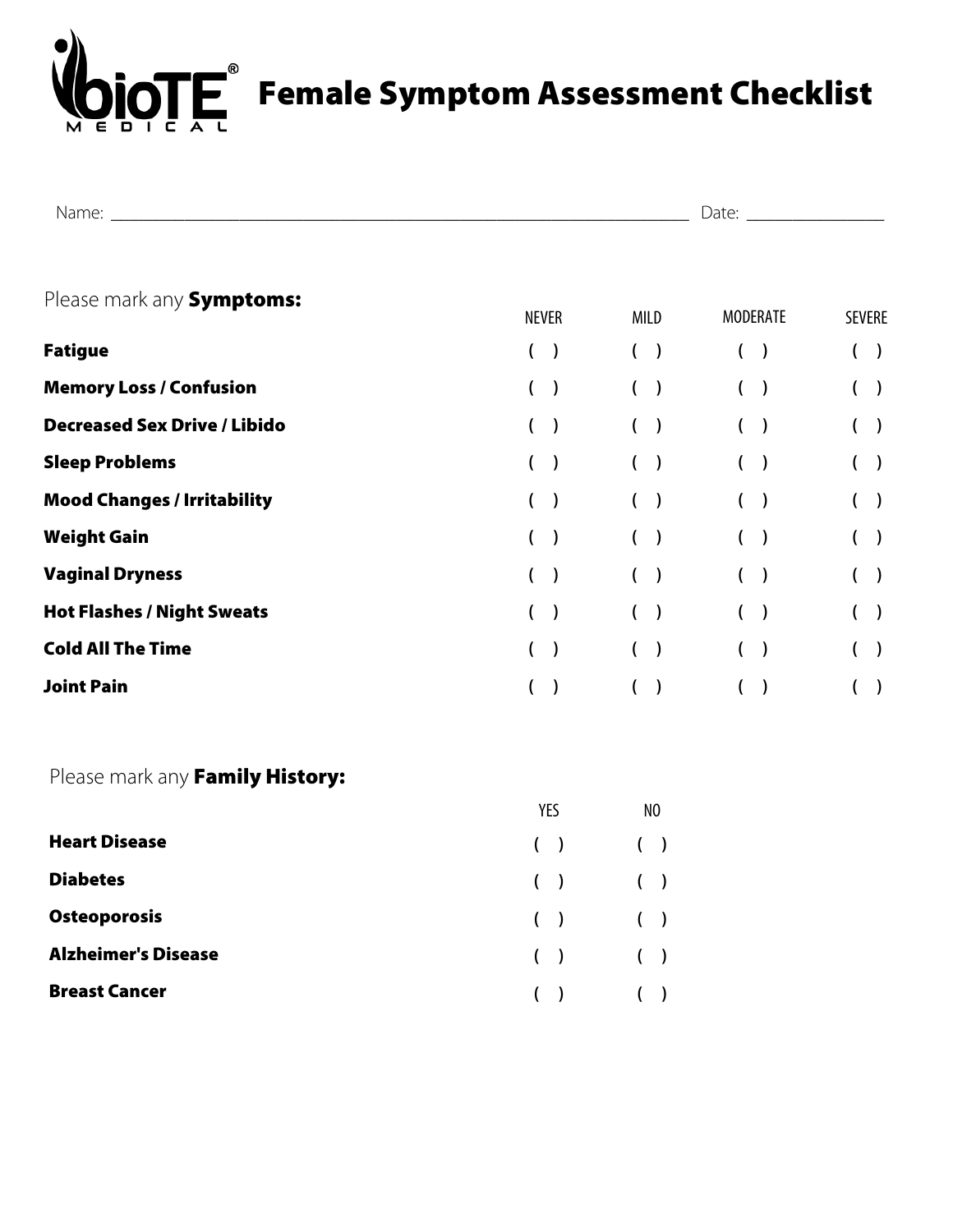

### Hormone Therapy Dosing Assistance Form

| Name:                |      |                           |
|----------------------|------|---------------------------|
| Weiaht<br>س د ۱ کالا | DOB: | $\sqrt{25}$<br>ast 4<br>ີ |

#### Please mark any **Medical History:**

|                                                | YES            | N <sub>0</sub> |
|------------------------------------------------|----------------|----------------|
| <b>Hysterectomy</b>                            | ( )            | $($ )          |
| <b>Breast Cancer</b>                           | $\lambda$<br>( | $\mathcal{E}$  |
| <b>Still Menstruating</b>                      | $\lambda$      | $($ )          |
| <b>Currently on Thyroid Medication</b>         | $\lambda$      |                |
| <b>Hashimoto's Thyroiditis</b>                 | $\lambda$      | $\lambda$      |
| <b>Fibricystic Breast Disease</b>              | $\lambda$      | $\lambda$      |
| <b>PCOS</b>                                    | $\lambda$      |                |
| <b>Migraine Headaches</b>                      | $\lambda$      |                |
| <b>History of Fibroids / Polyps</b>            | $\lambda$      | $\lambda$      |
| <b>Epilepsy</b>                                | $\lambda$      | $($ )          |
| <b>Currently on HRT</b>                        | $\lambda$      | $\lambda$      |
| <b>Currently Pregnant / Trying to Conceive</b> | $\lambda$      |                |
| <b>Currently on Birth Control</b>              | $\mathcal{E}$  |                |

#### Are You Still Having Any of the Following Symptoms?

|                           | YFS   | NO    |
|---------------------------|-------|-------|
| Acne                      | ( )   | $($ ) |
| <b>Irregular Bleeding</b> | $($ ) | $($ ) |
| <b>Heavy Bleeding</b>     | $($ ) | (     |
| <b>Facial Hair</b>        | ( )   | (     |
| <b>Breast Tenderness</b>  |       |       |

#### Social History

#### **How often do you exercise?(Check One)**

| 0 HRS | $1-3$ HRS / WK | 4-7 HRS / WK | $>$ 8 HRS / WK |
|-------|----------------|--------------|----------------|
| ( )   | (              | (            | (              |

#### **Do You Smoke?(Check One)**

| YES | NO |
|-----|----|
|     |    |